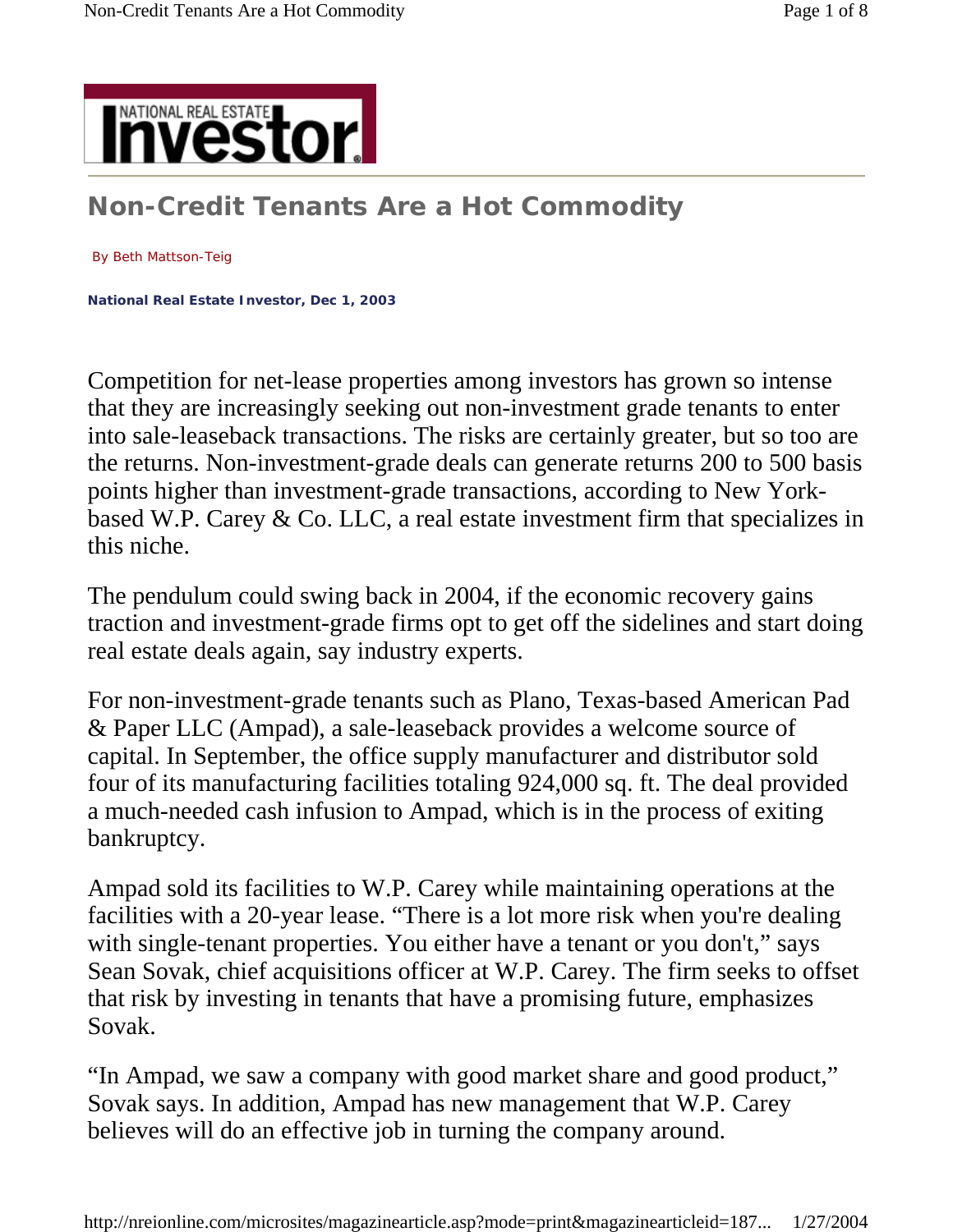# **A Burgeoning Market**

Single-tenant property sales represent a fraction of the overall real estate investment market — about 10% to 15% of all office, industrial and retail acquisitions, according to New York-based Real Capital Analytics. Yet deal flow is on the rise as corporations and buyers alike recognize the rewards of net-lease financing.

Single-tenant property sales greater than \$5 million reached \$7.9 billion during the first three quarters of 2003. That volume is up 25% from the \$6.3 billion recorded during the same period in 2002 and up 43% compared with \$5.6 billion in 2001, according to Real Capital Analytics.

"What you're seeing is an enormous influx of capital into this sector," says Laurie Hawkes, president of New York-based U.S. Realty Advisors LLC. The company is an equity investor in net-lease properties, specializing in larger transactions, often acquiring over \$1 billion of net-lease properties per year. That capital is coming from REITs, individual investors disenchanted with the stock market, 1031 Exchange buyers and commercial investors turning to single-tenant deals because returns have become less attractive on the multi-tenant side, Hawkes notes.

The biggest problem facing the burgeoning net-lease investment market is too few properties to satisfy the hunger of an increasingly crowded field of investors. The imbalance between supply and demand also fuels interest in non-investment-grade companies.

In light of the weak economy, the net-lease market has been segregated into two vastly different categories — investment-grade and non-investmentgrade corporations. Cash-strapped, non-investment-grade tenants, rated BBBand below, have driven a large share of the net-lease market, while many cash-rich, investment-grade firms have put financing decisions on hold.

The good news for hungry investors is that they could have a larger inventory of net-lease properties from which to choose in 2004. A number of corporations that have been sitting on the sidelines likely will be tempted to make a move next year. Why? Interest rates are expected to rise over the next few quarters in response to a resurgent economy that grew at an annualized rate of 7.2% in the third quarter. Such healthy growth in turn may spark more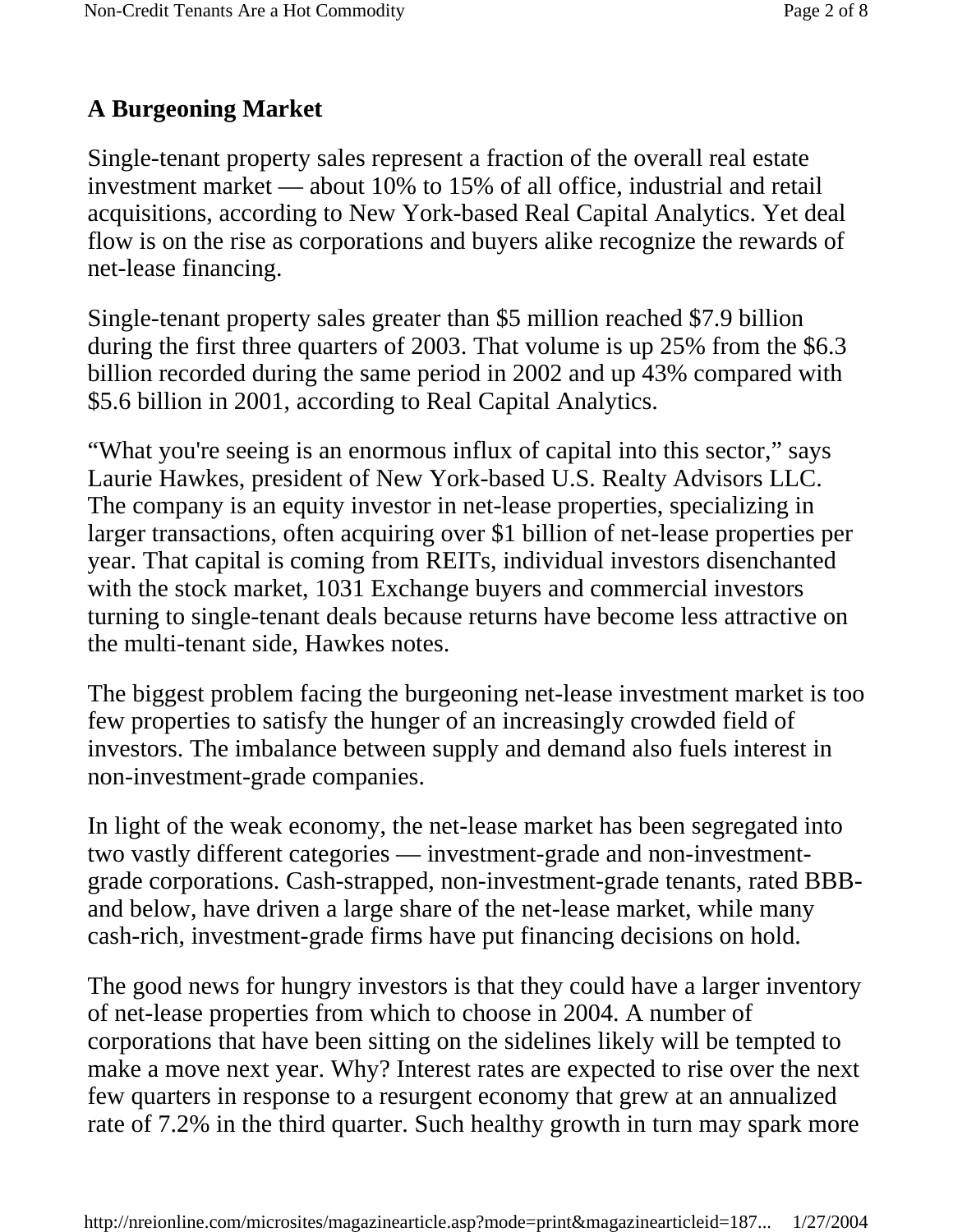corporate expansion activity, which has been relatively dormant to this point.

"Frankly, we expect to see even more volume in the future," says Gary Ralston, president of Commercial Net Lease Realty, an Orlando-based REIT specializing in triple-net properties. Commercial Net Lease owns a portfolio of net-leased properties valued at \$1.3 billion.

# **Untapped Market**

Most non-investment-grade companies are not in a situation where they have excess cash, and they are taking advantage of a hungry net-lease investor market to pull money out of real estate.

"Because there is an imbalance today with a lot of capital and not a lot of product, non-investment-grade companies are getting very attractive pricing simply due to supply and demand," says Jim Leslie, a principal with CRESA Partners Capital Markets in Dallas. "That market will continue to go strong as long as investment-grade credit tenants continue to sit on the sidelines."

Non-investment-grade companies are able to enter sale-leasebacks because their cost of funds on the deal is typically 8% to 8.5%. "For these tenants that is very attractive financing," Leslie says. Although non-investment-grade firms are able to obtain traditional mortgages at 7% interest rates, most banks are offering 65% to 75% loan-to-value ratios compared with the 100% available through sale-leasebacks. "It's a great market for sub-investmentgrade tenants to be out looking for net-lease capital," Leslie adds.

Investment-grade companies with positive cash flow have not been aggressively pursuing sale-leasebacks primarily because there is not a significant incentive to do so, according to industry experts. The historically low interest rates provide investment-grade companies with ample financing options, and favorable short-term interest rates offer little incentive for firms to lock into the long-term rates of a sale-leaseback.

At the end of October, the one-month LIBOR (London Interbank Offering Rate) registered 1.17%, while the 10-year Treasury was yielding 4.4%. That spread of 323 basis points is high by historical standards, which contributes to investment-grade firms' lack of interest in sale-leasebacks, Leslie says. The spread would need to narrow considerably — to about 125 basis points —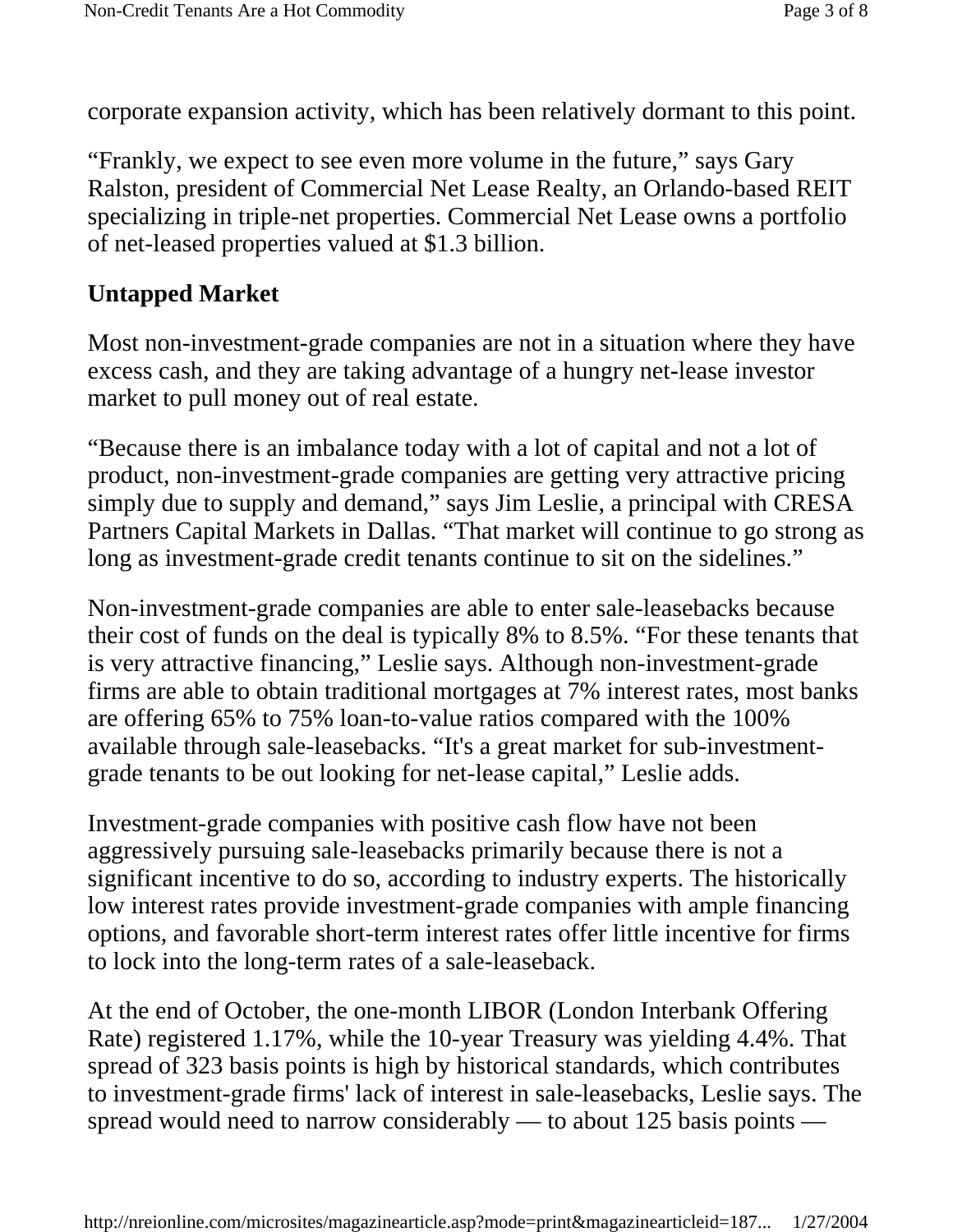before CFOs of investment-grade firms would feel compelled to initiate a sale-leaseback, he says.

In addition, firms with positive cash flow have little motivation to raise money. "If companies are sitting on idle cash, a lot of these treasurers can't deploy capital into their business because the economy is slow," Leslie says. So, they are sitting on that cash and getting a 1% to 2% return based on shortterm Treasury rates. A sale-leaseback would give them more cash, but the minimal return does not justify the 6% to 7% they will end up paying on their leaseback rate, he adds.

#### **Motivating Factors**

Several factors could add to net-lease deal flow. One key factor is a need for capital, such as financing mergers or acquisitions. Companies also could enter a sale-leaseback transaction as a way to get depreciation off the books and improve their balance sheet. "That happens more on a case-by-case basis to dress up income statements," Leslie says.

Bernie Haddigan, national director of the retail group for Encino, Calif.-based Marcus & Millichap Real Estate Investment Brokerage Co., predicts that deal flow will continue to increase in early 2004. Firms that had put net-lease financing decisions on hold due to pending regulatory changes *(see related article, page 44)* are revisiting net-lease options as a financing strategy. "Medium to large firms, in particular, are interested in having financial statements that survive scrutiny, and they are going back into sale-leaseback positions to clean up their balance sheets," Haddigan says.

A rise in interest rates, almost a certainty in the minds of most observers, could push more deals into the marketplace as short-term interest rates become less attractive. "We are hoping that will be a spark for additional flow into the supply side," says Sovak of W.P. Carey.

Premium sale prices already are luring investment-grade firms back to the sale-leaseback market, according to one industry source. "There was a dynamic earlier in the year among non-investment-grade transactions. But now even investment-grade firms are being tempted by the pricing, and recognizing that the low interest rates are not going to be here forever," says John Hirschfeld, an executive vice president at U.S. Realty Advisors.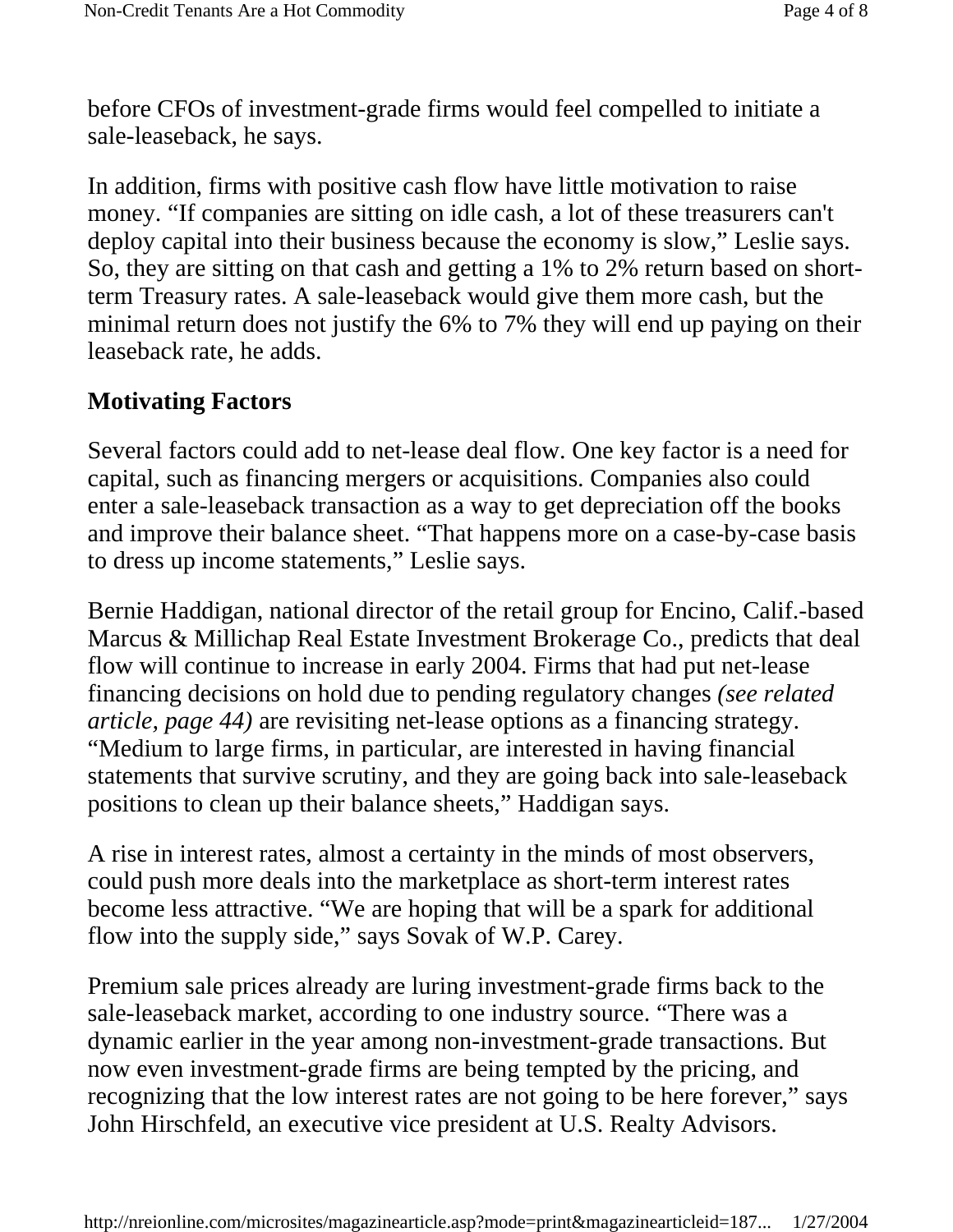One roadblock for some potential net-lease deals is the slumping real estate market, where ample space is available at attractive lease rates. Once that excess space is absorbed, the volume of development and expansion will return and spark additional net-lease financing activity, notes David Sickle, a partner in the real estate practice in the Chicago office of Piper Rudnick, a national law firm.

"As space gets absorbed, that will spark some new buildings," Sickle says. Hybrid leasing structures such as net lease will be in even more demand when expansion occurs.

## **A Voracious Investor Appetite**

Long-term, fixed returns have investors salivating over net-lease transactions. "There is more volume than ever on the sale-leaseback side, although that is offset by a disproportionate number of investors," Sovak says. "Given the amount of competition, it is harder to find interesting deals."

Corporations use sale-leasebacks to convert real estate assets into cash while still retaining use of the properties — often through a long-term, triple-net lease. Investors are drawn to the stable income streams that often come with net-lease properties. Current cash-on-cash returns for net-lease properties range from 7% to 12% — not including potential gains from a future sale of the property.

Those returns are particularly attractive given the volatile stock market and low returns on fixed-income investments such as bonds and certificates of deposit (CDs). The current rate on a five-year CD is 3.5%, while riskier junk bonds yield about 7%.

"Predictable income streams are highly desirable in the marketplace today," says Ralston of Commercial Net Lease Realty, which is increasing its buying activity in order to diversify its largely retail portfolio with office and industrial properties. In 2003, the company expects to acquire about \$350 million in net-lease properties — more than double the volume purchased in 2002. "From our perspective, we see robust deal flow in the marketplace," he says.

## **Driving Forces**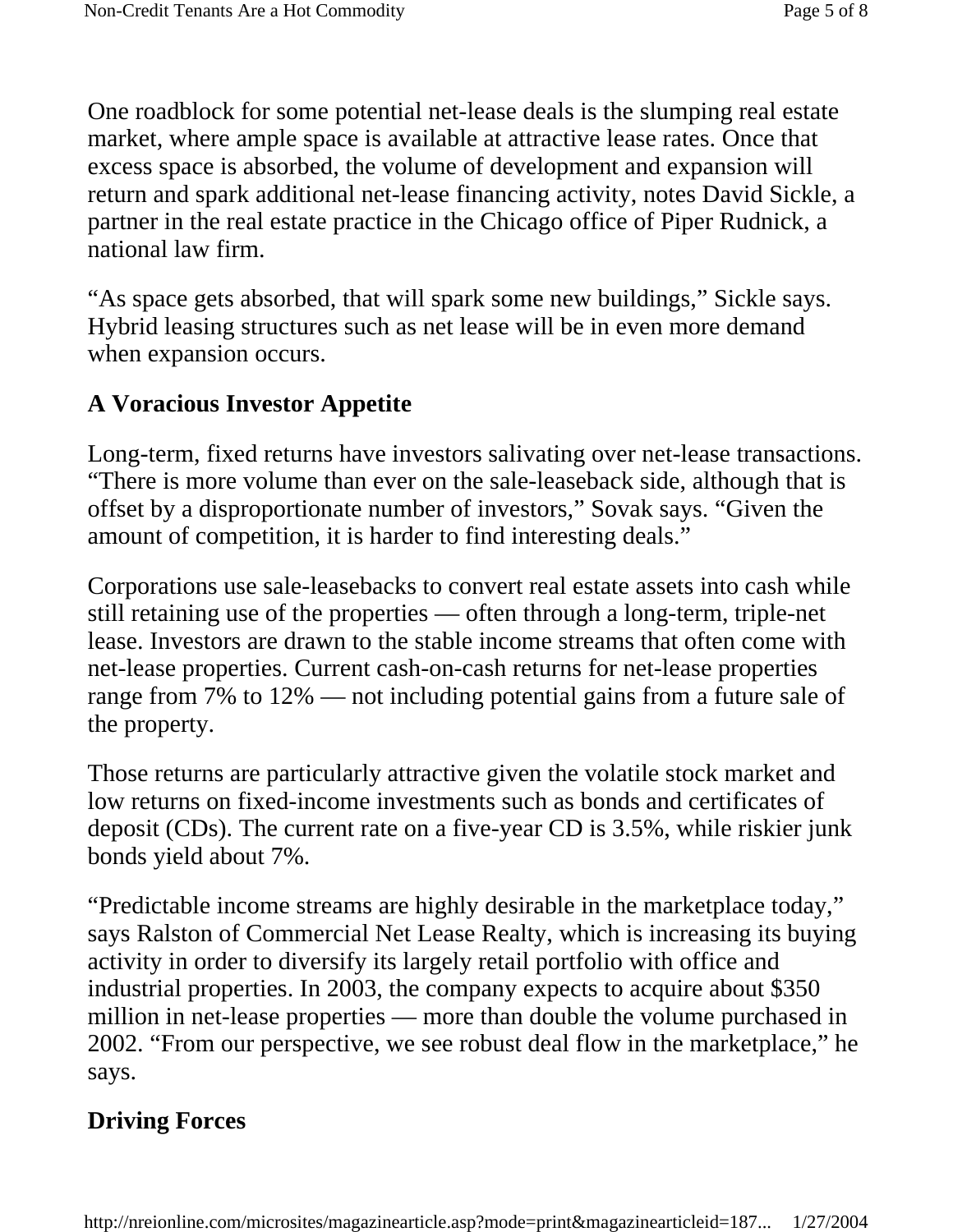Net-lease transactions are in vogue among both institutional and individual investors. W.P. Carey, for example, is one of the largest acquirers of net-lease properties. The firm completed more than \$542 million in sale-leaseback transactions during the first nine months of 2003 compared with \$500 million during the same period last year, an increase of about 9%.

Another key driver to net-lease transactions is a surge of 1031 Exchange capital coming into the market as individual investors seek to roll money from one real estate sale into the purchase of another property to avoid the capital gains tax.

Based in Minneapolis, i-Metro Property.com Inc. is one 1031 Exchange buyer that has discovered the advantages of net-lease properties. Traditionally a multi-unit residential investor, the company began selling off its apartments in favor of net-lease retail properties about two years ago. "We wanted a similar return, but with less management time on our part so we could be freed up to grow the business," says Michael Roess, president and CEO.

Most net-lease transactions are structured with a triple-net lease, which require less direct management because it leaves the tenant in charge of taxes, insurance and maintenance costs. In addition, because most net-lease properties involve a single tenant with a long-term lease, owners rarely have to deal with tenant rollover, minimizing leasing and marketing responsibilities.

i-Metro quickly discovered why net lease was such a hot commodity — the attractive returns. When the firm made its first-net lease acquisitions two years ago, annual cash-on-cash returns before debt service were ranging between 15% and 18%, depending on the property. Although increased competition has compressed returns due to higher sale prices, i-Metro is looking at deals where cash-on-cash returns are 8% to 9%, Roess notes.

"These returns are far better than we would see in other types of investments," Roess says. Currently, i-Metro owns about \$15 million in netlease retail properties such as Old Country Buffet, Hollywood Video and Blockbuster in the Twin Cities.

### **Effects of Heightened Competition**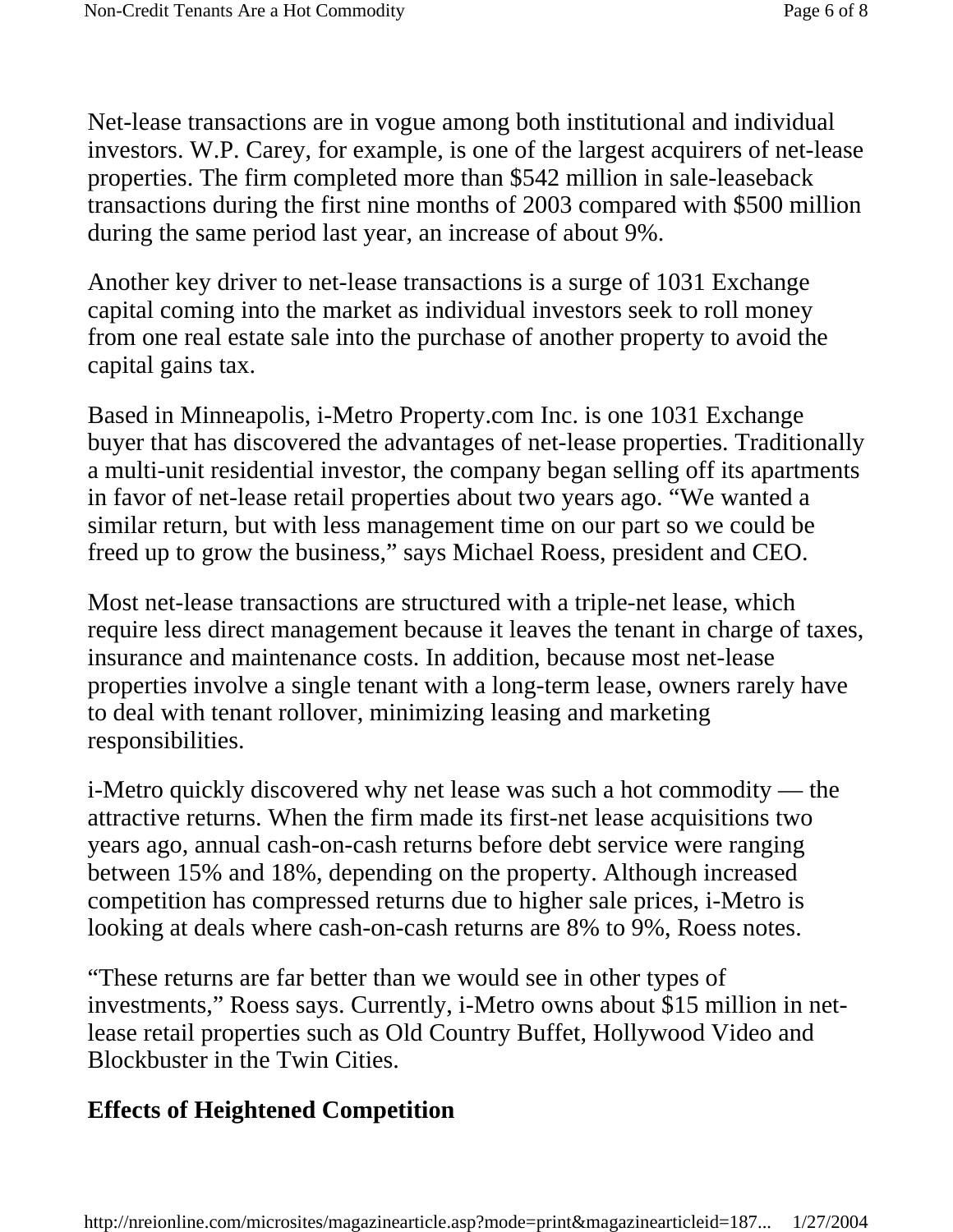The net-lease market is following much the same pattern as conventional real estate sales activity in which aggressive investors are driving up prices for apartment, retail, industrial and even office properties. "There is too much capital out there from an investor's standpoint," Sovak says.

The supply-demand imbalance is squeezing returns as prices creep higher. Single-tenant CBD office buildings, for example, are selling for an average of \$257 per sq. ft. as of the third quarter of 2003 compared with \$243 in 2002. Single-tenant industrial properties sell for \$40 per sq. ft. compared with an average price of \$38 per sq. ft. last year, reports Real Capital Analytics.

With rising prices, it is no wonder that investors such as U.S. Realty Advisors are finding it an opportune time to sell. The company has sold roughly \$2 billion in net-lease properties over the past 24 months, paring down its portfolio from about \$5 billion to \$3 billion.

Declining cap rates reflect the rising prices and lowered expectations of investors. Cap rates have dropped 100 to 200 basis points in the past two years. Cap rates are averaging between 9% and 10%, while some transactions are trading as low as 7% or 8%. "Obviously, the better credit-worthiness and quality of the tenant, the lower the cap rate," Ralston says.

"We're seeing properties trade at cap rates as low as many people in the industry have seen in their entire careers," says Ethan Nessen, a principal at Boston-based CRIC Capital, a buyer of single-tenant net lease deals. Some institutions will go below a 7% cap rate on certain deals, he adds.

Aggressive 1031 buyers are largely to blame for cap rates that are on the verge of historic lows. Cap rates on Jack in the Box restaurants, for example, are down to 6%, says Christian Marabella, president of Marabella Commercial Finance in Escondido, Calif. Marabella Commercial Finance specializes in arranging permanent financing for net-lease properties priced at \$500,000 and higher.

Small investors are comfortable with 7% yields — particularly when you factor in the savings from capital gains taxes and compare it to alternatives such as a CD that yields 1% or 2%, Leslie says. CRESA Partners Capital Markets advises corporate clients on real estate financing options, such as sale-leasebacks.